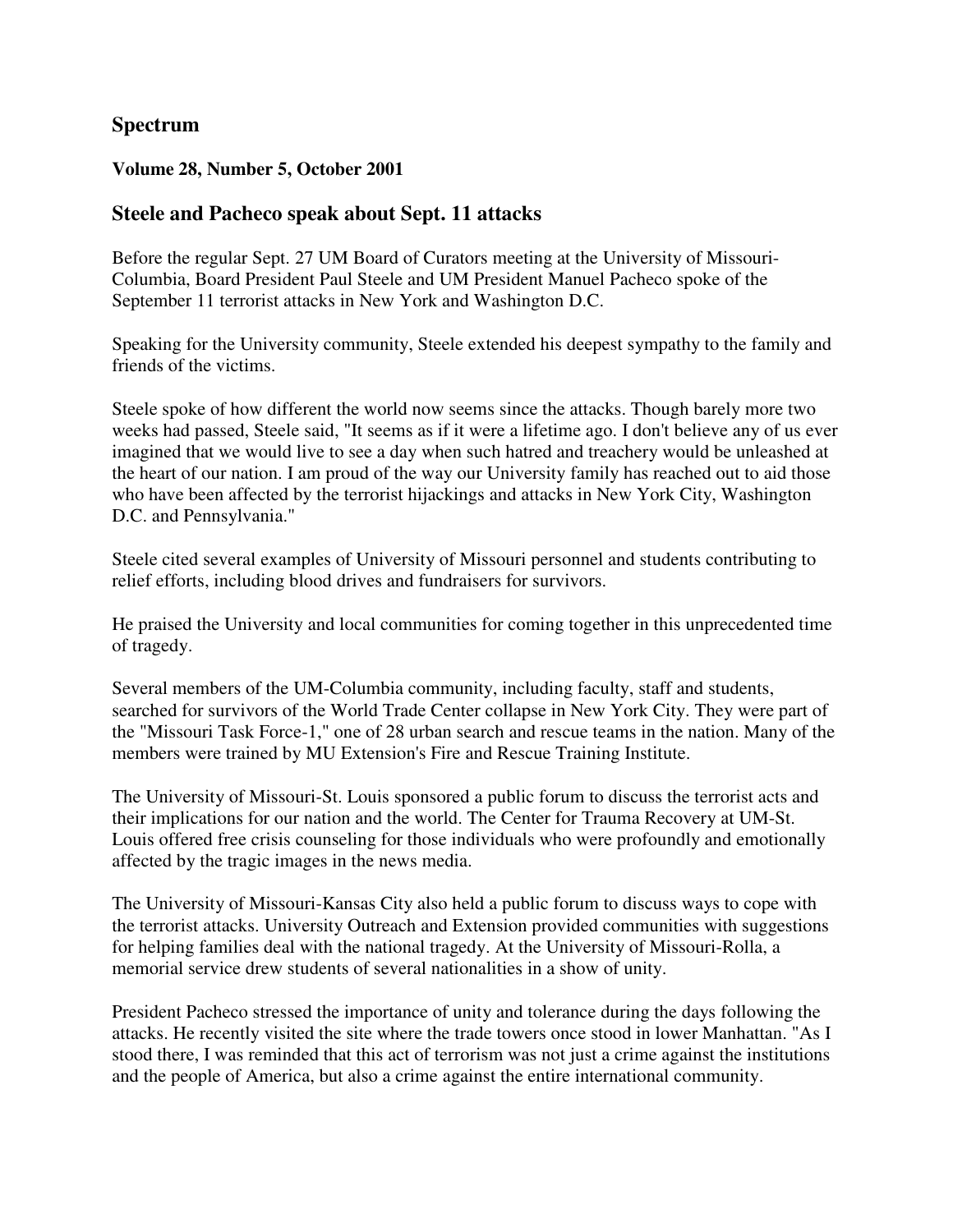According to one report I saw, hundreds of citizens from 63 countries are believed to be buried in the rubble of the World Trade Center."

President Pacheco said he hoped that out of the recent terrorist attacks "a new spirit of cooperation might yet result that transcends the boundaries of nations. That spirit of cooperation among nations and renewed respect for human life begins here, at the University of Missouri."

He noted that of the roughly 54,000 students counted last year across the UM System, more than 1,500 were from other countries. Pacheco acknowledged that a small number of international students across the country, including some at UM, have chosen to return home since the attacks. He said the University has encouraged them to return.

Pacheco encouraged everyone to appreciate higher education's role in combating terrorism. Quoting from the poem, "The University," by John Masefield, Pacheco read: "In these days of broken frontiers and collapsing valueswherever a university stands, it stands and shines. Wherever it existsfree minds urged on to full and fair inquiry, may still bring wisdom into human affairs."

# **UM President Pacheco agrees to postpone retirement until 2003**



UM President Manuel Pacheco

University of Missouri System President Manuel Pacheco agreed Sept. 27 to extend his contract with the University for one year, postponing the Aug. 31, 2002 retirement he announced in August.

The UM Board of Curators voted unanimously the same day to to extend Pacheco's contract until Aug. 31, 2003.

"The worsening economy and the events of Sept. 11 will place a great burden on all academic institutions," Pacheco said. "These institutions will be faced with difficult decisions and financial matters in the coming months."

Pacheco was appointed president of the University in 1997. He said that extending his term is "the best way I can contribute." He also said that in order for the University to move forward, "it should not be distracted by having to search for a new president."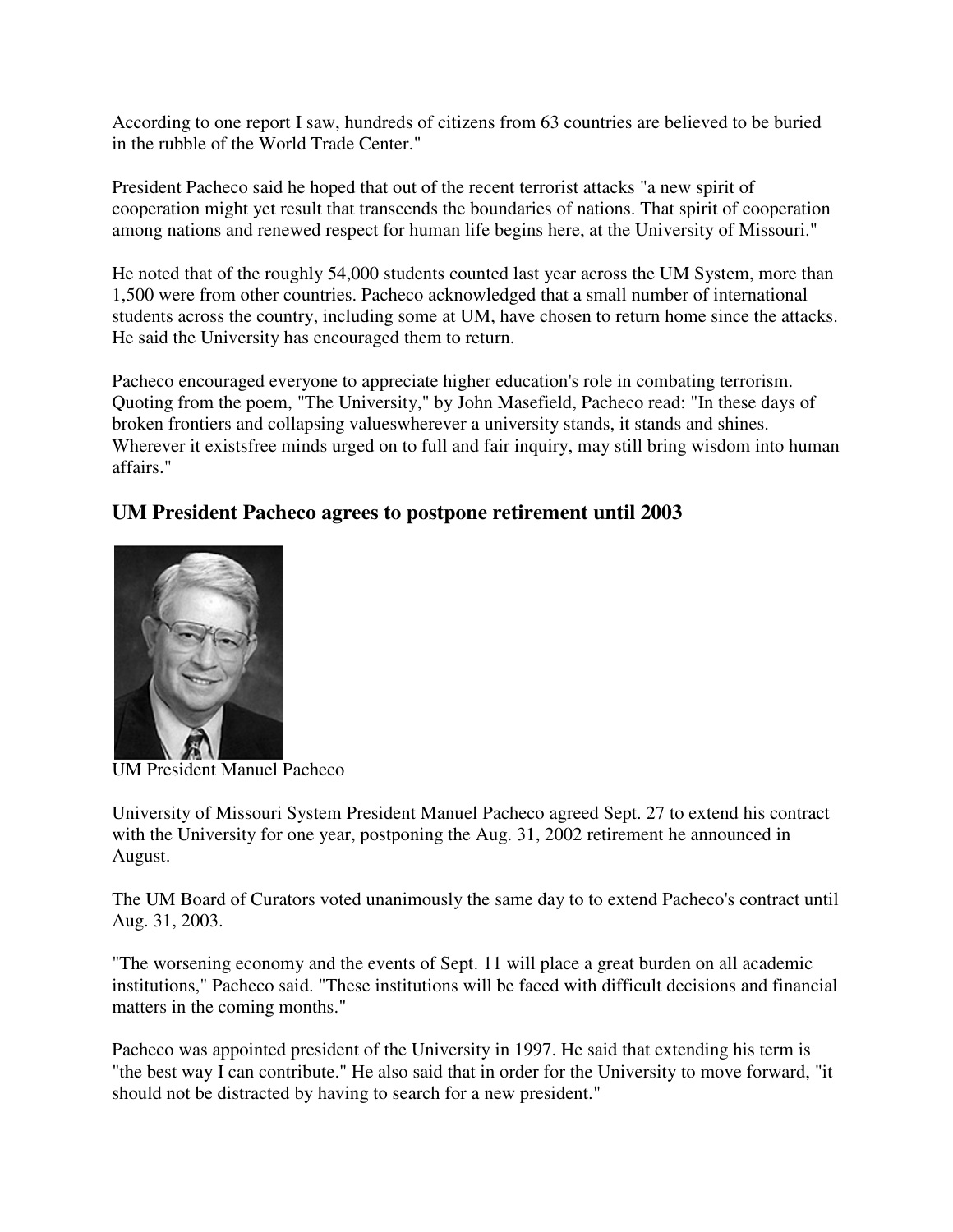Regarding Pacheco's decision, University of Missouri System Board of Curators President Paul Steele said, "Dr. Pacheco has interrupted his life — his plans —so we may continue on a path we have all begun This in a way is his sacrifice, I guess, to our university."

# **Board resolution clarifies UM policy**

*The following resolution was unanimously approved at a special meeting of the University of Missouri System Board of Curators held Oct. 10 by teleconference.* 

# *RESOLUTION*

*WHEREAS, the extraordinary events of September 11 have forever changed the United States of America and the international community; and* 

*WHEREAS, the University of Missouri community is profoundly saddened by the loss of so many lives to acts of terrorism and has responded with spontaneous and heartwarming expressions of personal support for those who have suffered the loss of loved ones and friends; and* 

*WHEREAS, the American people have united in their commitment to uphold the principles of individual freedom and justice for all; and* 

*WHEREAS, the University of Missouri remains committed to the free and open expression of ideas, and to the preservation of individual liberty, academic freedom and freedom of the press; and* 

*WHEREAS, the Board of Curators has received numerous communications indicating the need to clarify and articulate University policy with respect to the display of patriotic symbols during a time of national concern over acts of terrorism against the United States of America; and* 

*WHEREAS, the Collected Rules and Regulations of the University of Missouri do not preclude individuals from displaying patriotic symbols that express individual support for the United States of America, nor does the Board of Curators see any necessity to make such a modification in the Collected Rules and Regulations:* 

*NOW, THEREFORE, BE IT RESOLVED, that the Board of Curators encourages administrators and supervisors to extend wide latitude to individuals in the University community who desire to display symbols of their sympathy for those directly affected by acts of terrorism, or who desire to express their patriotism and love of the United States of America in appropriate ways, consistent with concerns for health and safety in the work environment; and* 

*BE IT FURTHER RESOLVED, that the Board of Curators further encourages members of the University of Missouri community to demonstrate the utmost respect for members of all cultures, religions and nationalities in keeping with the University's commitment to tolerance and understanding of divergent viewpoints; and*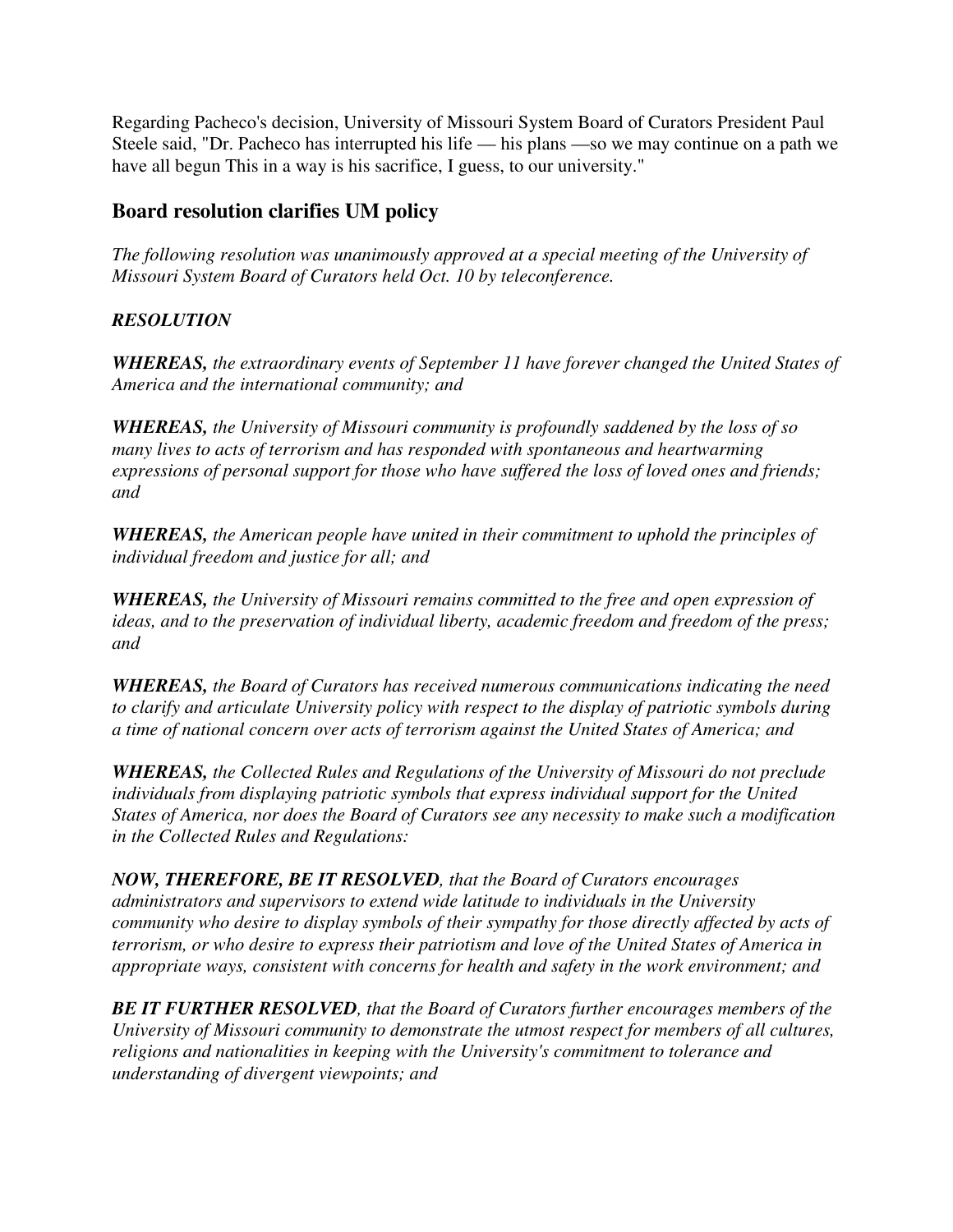*BE IT FURTHER RESOLVED, that the Secretary to the Board of Curators cause this resolution to be spread upon the minutes of this meeting.*

# **Curators hire arena architect**

At an Oct. 5 special meeting, the University of Missouri System Board of Curators approved hiring a consultant to re-examine plans for a new basketball arena on the UM-Columbia campus.

The Board voted unanimously to hire the Kansas City firm CDFM2 Architecture, Inc. to update a 1996 schematic design for the new arena. The update will take into account larger locker rooms and new spaces that aid recruiting and club seating.

Plans will also have to be modified to stay within the \$75 million construction budget. The redesign is expected to take roughly a year. Construction is expected to begin in late 2002 with anticipated completion by 2004.

Under the terms of an agreement with the anonymous donor of \$25 million for the arena, the state must release \$35 million in bonds toward the construction of the arena by Dec. 31, 2001. The University has a verbal agreement with the state that the bonds will be released by the deadline.

# **Board approves changes to medical and dental insurance for 2002**

Medical and dental insurance premiums will increase next year, reflecting higher costs, and minor changes will be made in the Express Scripts prescription drug plan. The Board of Curators approved the increases at its Sept. 27-28 meeting in Columbia.

The Board also learned that new federal legislation will ease some restrictions on tax-deferred annuities.

"Health insurance costs continue to rise, and that is reflected in our premiums for next year," said Ken Hutchinson, UM System vice president for human resources. "To help control costs we have made some modifications in the prescription drug program, but in general we will provide the same coverage as last year."

Detailed information about these changes was mailed to employees in October and will be sent to retirees in November. Employees may opt to receive e-mail notification of benefits changes in lieu of notices through the regular mail channels. (See details below.)

### **Medical insurance premiums**

Most employees will see an increase in their medical insurance premiums for 2002. Employee premiums for the UM Choice Plus POS plan will increase 10 percent. For example, premiums for a single employee will rise from \$57.20 per month to \$62.92 per month, while employee premiums for family coverage will rise from \$198.44 to \$218.28 per month.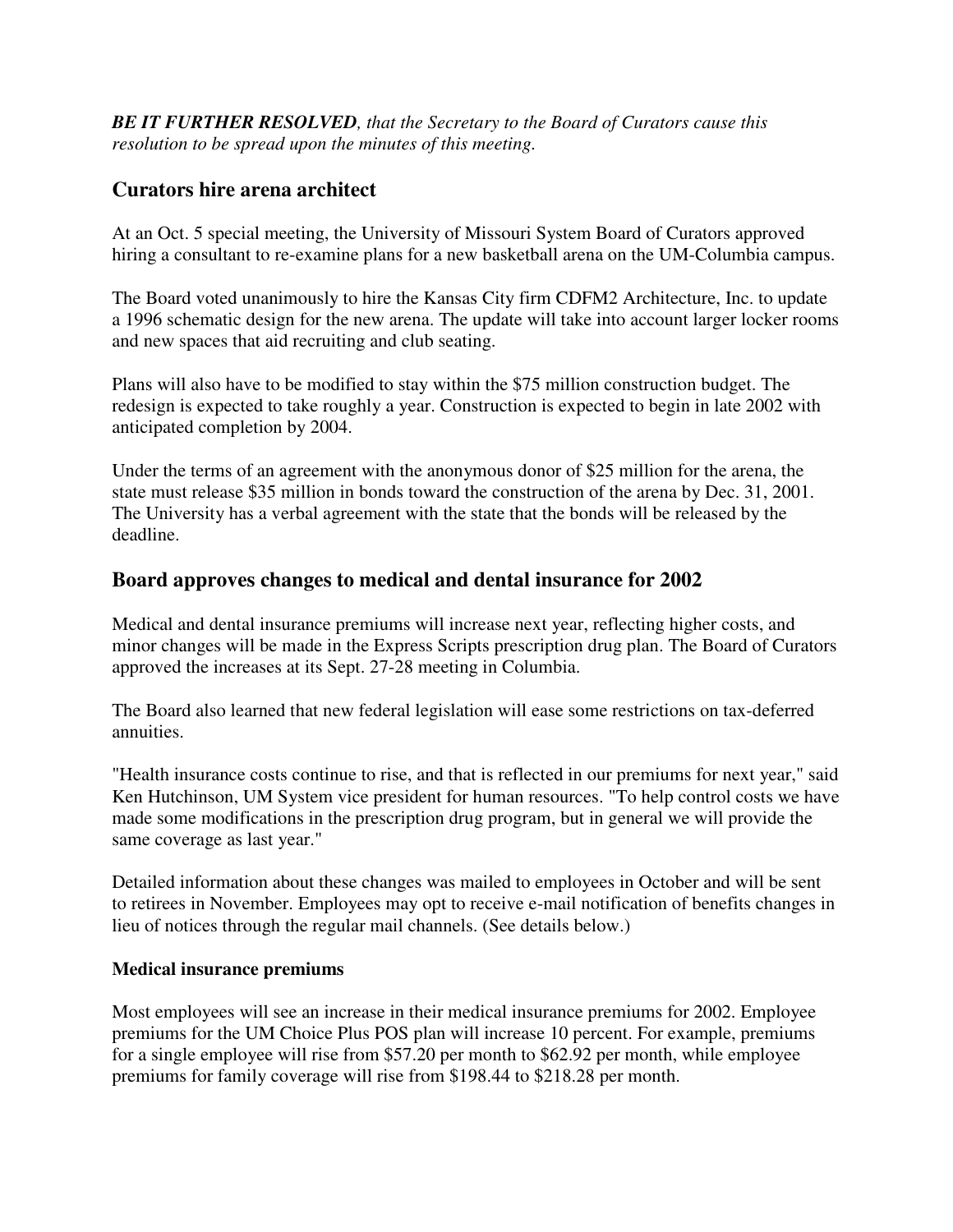For the most popular plan in Columbia, the University Managed Health Care program, employee premiums for 2002 will increase slightly more than 11 percent. For example, for employee and spouse coverage, premiums will go up to \$166.72 a month in 2002, compared to \$149.86 today. For an employee, spouse and children, rates will rise from \$178.78 monthly in 2001 to \$199.02 monthly in 2002.

For the Humana plan in Kansas City, some employee premiums will fall slightly while others will rise a maximum of 3.2 percent. For example, coverage for an employee and children will cost \$69.90 monthly in 2002, versus \$72.10 this year, while the employee, spouse and children monthly premium will rise from \$242.90 today to \$250.14 in 2002. Employee premiums for the Catastrophic Program will rise 10 percent.

### **Humana HMO**

Employees utilizing the Humana HMO in Kansas City will see several plan design changes, effective Jan. 1, 2002, which are intended to hold premium increases down while maintaining a very high level of benefits.

Some of the changes include a \$10 copay per physician visit, a \$25 copay for outpatient hospital care and higher annual copay limits — \$300 for individuals and \$750 for families. There also will be changes to Humana's prescription drug program, including increased copays.

### **Three-tier prescription plan**

Express Scripts will continue as the prescription drug provider for the UM Managed Health Care and UM Choice Plus Point of Service programs. The Express Scripts formulary, a list of approved drugs, will be greatly expanded as of Jan. 1, 2002, offering more choice. Oral contraceptives also will be covered.

For formulary generic and brand-name drugs, the copays will remain the same as in 2001. In addition, a third tier, for non-formulary brand prescriptions, will be added in 2002.

Purchasing non-formulary brands will not require prior authorization by Express Scripts as is currently the case. However, copays are higher, reflecting the higher prices Express Scripts must pay for such drugs.

The UM Managed Health Care plan will use a new Express Scripts pharmacy network in 2002 that does not include Walgreen pharmacies. The network will remain the same as in 2001 for those in the UM Choice Plus program.

#### **Dental insurance premiums**

Dental plan coverage will remain the same for 2002, but dental insurance premiums will increase 13 percent for all campuses. For example, monthly premiums for a single employee will rise from \$10.04 per month to \$11.34 per month. The increase reflects the higher costs the program is experiencing.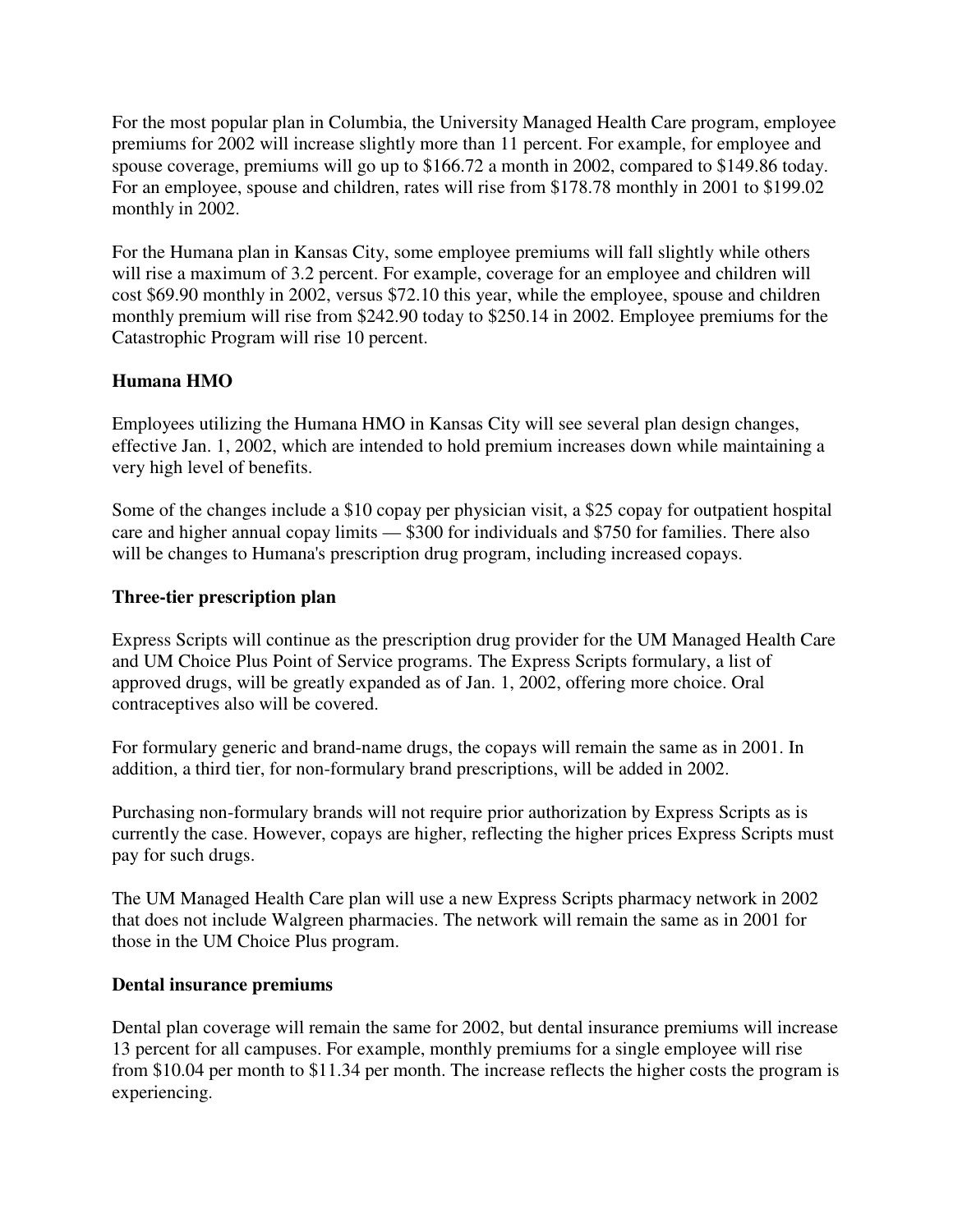#### **Subsidy limited to 10 dependent children**

The University subsidizes the cost of medical and dental insurance premiums. As of Jan. 1, 2002, the premium subsidy will be limited to ten dependent children. The employee will be required to pay the full premium for each child enrolled beyond the maximum.

Those who had coverage for more than ten children as of December 31, 2001, will continue to receive the premium subsidy. However, any additional children enrolled after Jan. 1, 2002, will not be subsidized.

### **Tax deferred annuity**

Several changes in federal law offer potential benefits for those who put money aside in a tax deferred annuity program. For example, employees age 50 and older will be allowed to contribute an additional \$1,000 a year in 2002, if they wish. Details about these and other changes will be provided in December.

### **Electronic benefit notification**

To provide timely updates regarding changes in benefits, and to do so in a more efficient, costeffective manner, UM Faculty and Staff Benefits is offering employees the option of receiving benefits notification by email, rather than "hard copy" booklets and letters.

Such email will be used in conjunction with the Benefits Web site—the email will, when appropriate, refer to a specific section, or sections, of the site. Of course, benefits information may be accessed from the Web site (www.system.missouri.edu/hrs/benefits) at any time.

To request to receive email communication from the benefits office instead of printed materials, please use the following procedure. Go to www.umsystem.edu. Those who do not have a PIN will need to get one by clicking "Register for a PIN."

Click "Web Applications." At the prompt enter your user name or Social Security number. In the password box, enter the PIN. Next, choose "Employee Information," then choose "Electronic Benefit Communications." Click the "Begin" button to receive future benefits information electronically.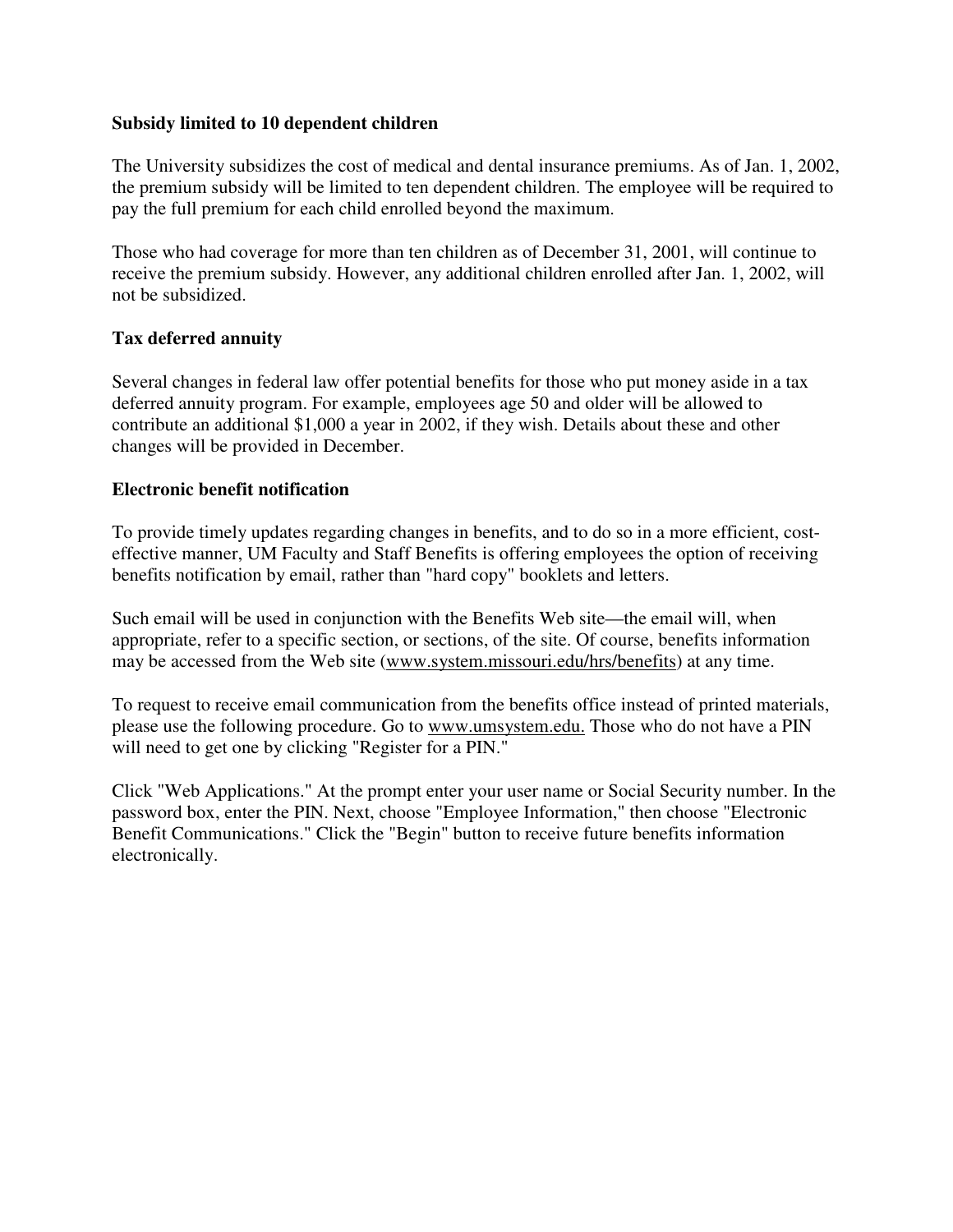# **State legislators examine funding for public higher ed**

| (DV SURGENT IEVEL) |                      |       |         |            |  |
|--------------------|----------------------|-------|---------|------------|--|
|                    | <b>Student Level</b> |       |         |            |  |
| Campus             | UG                   | MS    | Prof.   | <b>PhD</b> |  |
| <b>UMC</b>         | \$288                | \$945 | \$1,018 | \$1,981    |  |
| <b>UMKC</b>        | 358                  | 947   | 1,086   | 2,492      |  |
| <b>UMR</b>         | 430                  | 1,541 | N/A     | 3,419      |  |
| <b>UMSL</b>        | 292                  | 781   | 853     | 1,821      |  |

#### **Full Cost to the University of Instruction Per Credit Hour, FY2000 (by student level)**

UM System President Manuel Pacheco summarized for the Board of Curators Sept. 27 information presented recently at a series of public legislative hearings held to study the issue of funding equity among Missouri's public colleges and universities.

State appropriations for public higher education currently are allocated on the basis of each institution's unique missions, program mix, student composition, and cost structure, but Pacheco said that some public four-year institutions have suggested that the state's funding formula for higher education should be changed.

"They would prefer the formula to be based on student enrollment or number of full-time employees," he said. "This method has been tried before and found to be wholly inadequate for funding institutions as diverse as those found here in Missouri."

During the course of the summer and fall, a House sub-committee on higher education held a series of hearings to examine the existing formula. Pacheco said that all four UM chancellors and the executive vice president for University Outreach and Extension presented information to the committee. "In each instance, witnesses addressed the committee in support of the vital parts these components of the UM System have played and will continue to play in preparing Missourians to assume important roles in our state and nation," he said. "I also described the allocation process we use to distribute funds to each of our UM System entities."

Pacheco said equitable funding across the UM System campuses is governed largely on the basis of program mix and cost structure, although other factors come into play as well.

### **" An argument could be made that the state support given to the University of Missouri should be increased or, at a minimum, held relatively stable because we provide programs no one else can provide." - UM President Manuel Pacheco**

For example, a campus with significantly more graduate enrollment and more high-cost professional programs will require more state funding per full-time student than a campus with a lower graduate enrollment and fewer graduate and professional programs. This will be the case even if the two campuses have similar full-time enrollments, Pacheco said.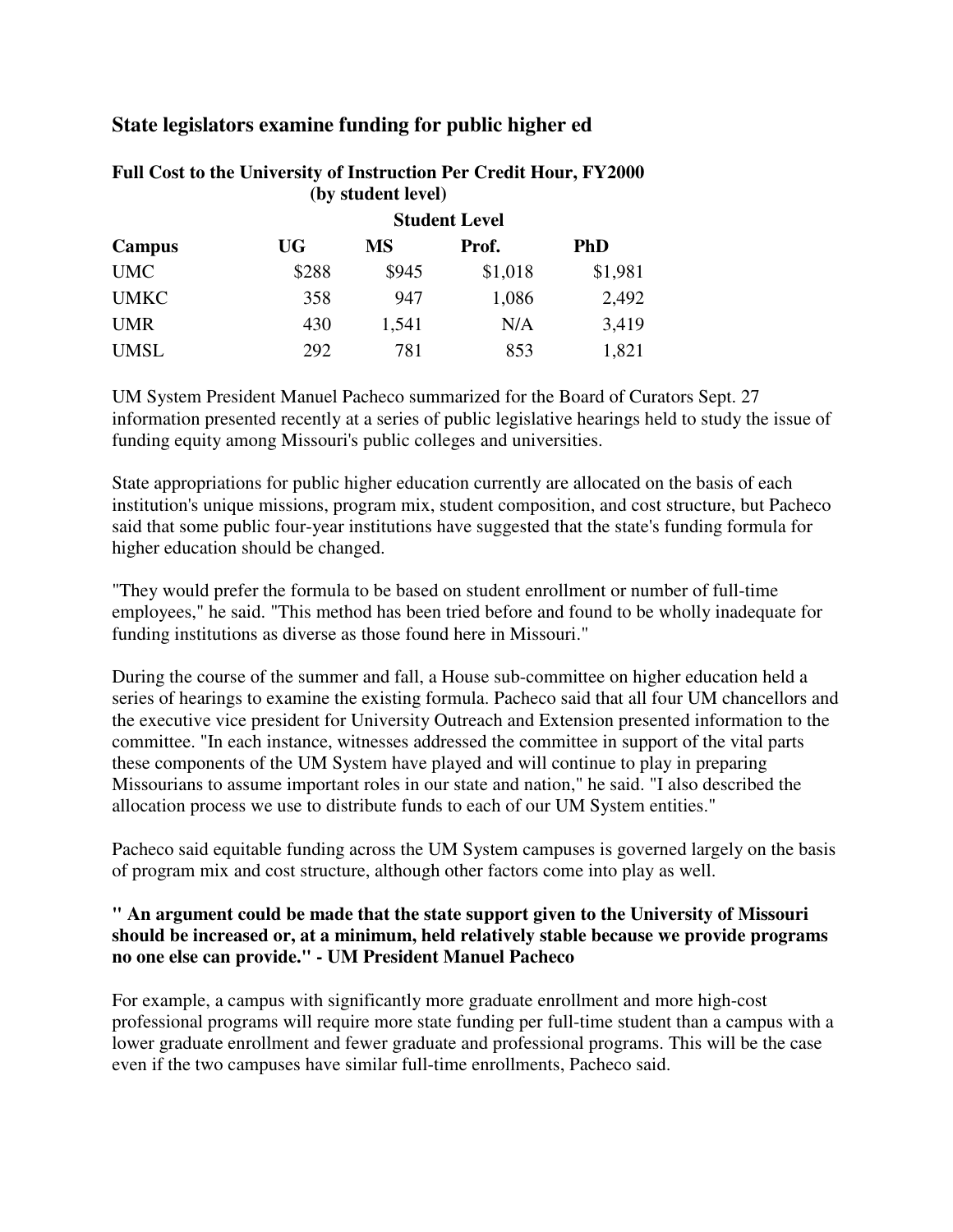The reason for this is the higher cost of graduate and professional education compared to undergraduate education. On average, it costs three times as much to produce a graduate with a master's degree and seven times as much to produce a graduate with a doctoral degree.

Pacheco said master's and doctoral degree programs account for 63 percent of all the degree programs offered by the University of Missouri. Furthermore, nearly one quarter (22 percent) of all credit hours produced by the University of Missouri in FY2001 were at the graduate or first professional level. "This is much higher than for other state four-year institutions in Missouri," Pacheco said.

Another factor driving the allocation process is the number and type of degree programs at each UM campus. The University of Missouri-Columbia offers the largest number of master's and doctoral programs, and has three professional programs. The University of Missouri-Kansas City has a significant number of master's programs and fewer doctoral programs, but also offers four professional programs.

The University of Missouri-Rolla, with its focused curriculum in engineering and technology, has fewer master's programs, but a considerable number of doctoral programs. The University of Missouri-St. Louis offers a significant number of master's and doctoral programs, and has one professional program in optometry.

Pacheco also said that the cost of instruction is not the same across UM campuses for the same level of program. For example, the cost of master's level instruction varies from \$781 per credit hour at UM-St.Louis to \$1,541 per credit hour at UM-Rolla. This variation reflects other drivers that also influence the overall cost of instruction.

Instructional costs differ across academic disciplines and campuses due to variations in average faculty salaries, variations in faculty rank and discipline mix, and variations in enrollment size by student level across disciplines and across campuses, Pacheco said. Other contributing factors include variations in both faculty workload and distribution and the percentage of faculty salaries that are essentially fixed costs.

For example, undergraduate education is less expensive at UM-Columbia, where undergraduate enrollment is relatively high, resulting in favorable economies of scale. The cost of graduate level courses is significantly higher compared to undergraduate courses.

The cost of instruction also can vary widely from one group of disciplines to another within the same campus. UM-Rolla has the smallest enrollment of the four campuses in the UM System, a large percentage of highly specialized faculty members in the hard sciences, and extensive (and expensive) research facilities.

"Regardless of the level of coursework we consider — undergraduate, master's or doctoral level — at UM-Rolla instruction in disciplines grouped together in the College of Arts and Sciences costs relatively little when compared to the cost of providing courses in either Engineering or Mines and Metallurgy," Pacheco said.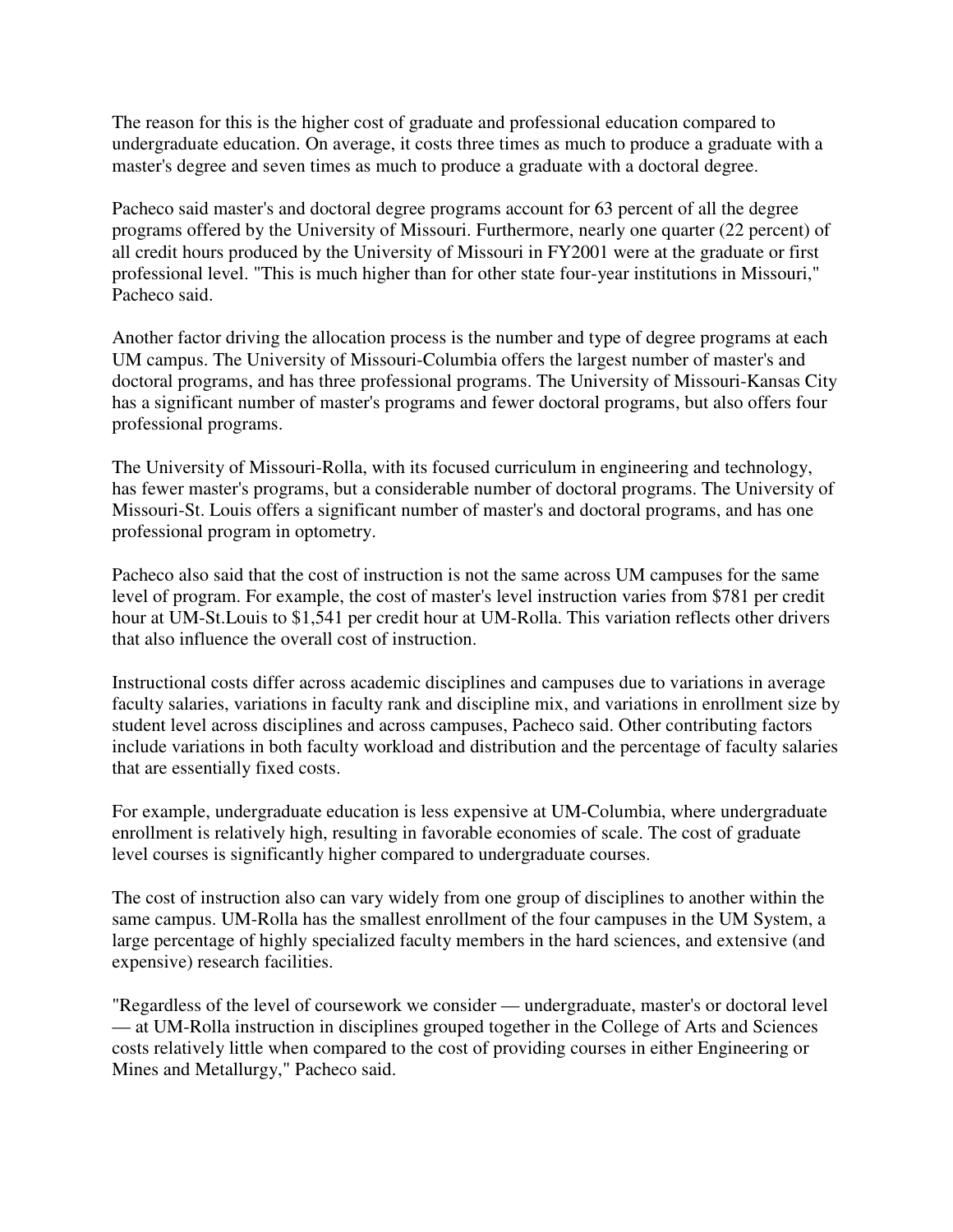Another factor affecting funding allocation is the annual cost per student and cost per credit hour for professional programs such as dentistry, optometry, medicine and pharmacy. "These are expensive programs to support, and yet their value to the state cannot be over-emphasized," Pacheco said.

Professional programs tend to cost more because faculty salaries are higher and because expensive and state-of-art equipment and diagnostic tools are required. In addition, enrollments are capped or controlled at predetermined levels in order to provide more individualized instruction. Students enrolled in these programs pay only a fraction of the actual cost of their education.

"The formula used to allocate higher education funding will continue to be a matter of interest to some members of the state legislature and the state's Coordinating Board for Higher Education," Pacheco said. "Successive state administrations have asserted that access to quality undergraduate, graduate and professional education is essential to the future of our state. If this is true, then an argument could be made that the state support given to the University of Missouri should be increased or, at a minimum, held relatively stable because we provide programs no one else can provide."

| <b>Program Cost for Professional Degrees, FY2000</b> |                                                 |         |  |  |  |
|------------------------------------------------------|-------------------------------------------------|---------|--|--|--|
| Program                                              | <b>Annual Cost Per Student Credit Hour Cost</b> |         |  |  |  |
| Dentistry                                            | \$78,929                                        | \$1,698 |  |  |  |
| Law (UMC)                                            | 24,846                                          | 662     |  |  |  |
| Law (UMKC)                                           | 24,20                                           | 1646    |  |  |  |
| Medicine (UMC)                                       | 60,996                                          | 941     |  |  |  |
| Medicine (UMKC)                                      | 56,645                                          | 989     |  |  |  |
| Optometry                                            | 36,445                                          | 853     |  |  |  |
| Pharmacy                                             | 27,353                                          | 1,023   |  |  |  |
| Veterinary Medicine                                  | 79,387                                          | 1,819   |  |  |  |

# **UM leaders reward outstanding faculty performance with shares**

Nearly 350 faculty members from the University of Missouri System's four campuses and University Outreach and Extension have received mutual fund shares as part of the first allocation of the University's new Faculty Performance Shares Plan, UM President Manuel Pacheco told the Board of Curators Sept. 27.

The shares plan, approved last year by the Board, is designed to annually recognize exemplary faculty activities that are critical to successful implementation of the University's Strategic Plan.

The number of recipients of faculty performance shares were distributed by campus as follows: 235 at the University of Missouri-Columbia, 34 at the University of Missouri-Kansas City, 30 at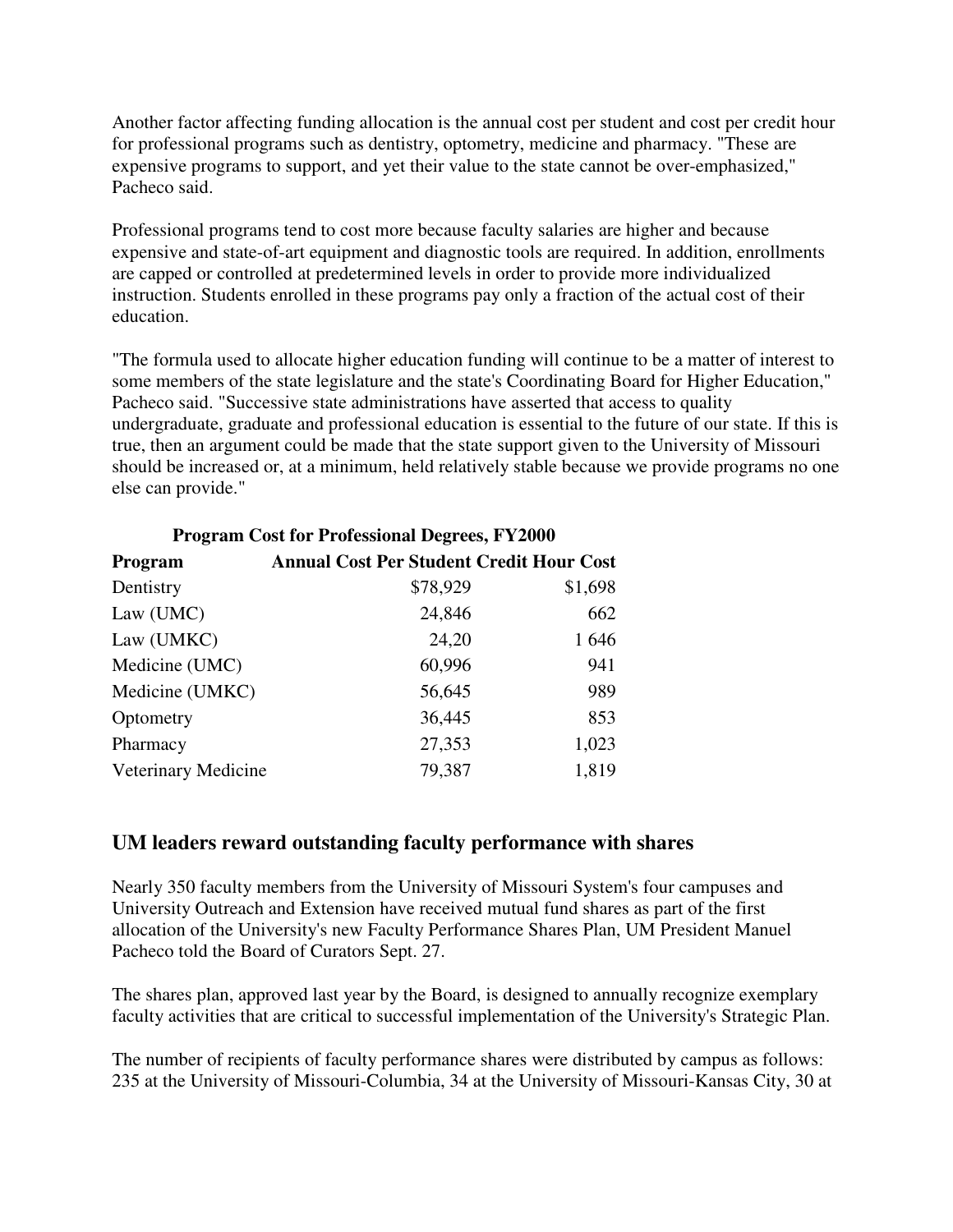the University of Missouri-Rolla, 26 at the University of Missouri-St. Louis and 23 to Outreach and Extension.

"The purpose of the Faculty Performance Shares program is to recognize outstanding performance by supplementing recipients' regular annual compensation with options to purchase shares in a professionally managed mutual fund that invests in corporate stocks, bonds, and cashequivalent securities," Pacheco said.

He said the 348 first-year allocations were made for exceptional achievements such as use of creative teaching strategies to improve student learning, use of innovative programs to improve agricultural productivity and use of new methods for improving student retention.

At UM- Columbia, 120 individual allocations, or 51 percent, recognized teaching, enhancement of learning, and other services to students. At UM-Kansas City, while teaching and research were the most rewarded categories, eight awards (24 percent) recognized campus or community service. At UM-Rolla, student recruitment or leadership was the top category, with 14 awards (47 percent).

At UM-St. Louis, the largest category of awards, with nine awards (35 percent), was program quality and access. University Outreach & Extension used its allocations to recognize activities contributing to the enhancement of specific Extension and Outreach priority programs.

"I believe the Faculty Performance Shares Program has the potential to be a key contributor to the retention of high quality faculty," Pacheco said. "It should also allow each campus and Outreach & Extension to focus energy and attention on key areas within their unit strategic plans. Chancellors recognize that this program is a tool that can be used to lend focus to campus initiatives. With this program we are acting on our firm belief that people are our greatest asset."

# **Work begins on Life Sciences Building**



University of Missouri officials, professors and students, politicians and assorted dignitaries break ground September 8 on the new Life Sciences Building at the University of Missouri-Columbia.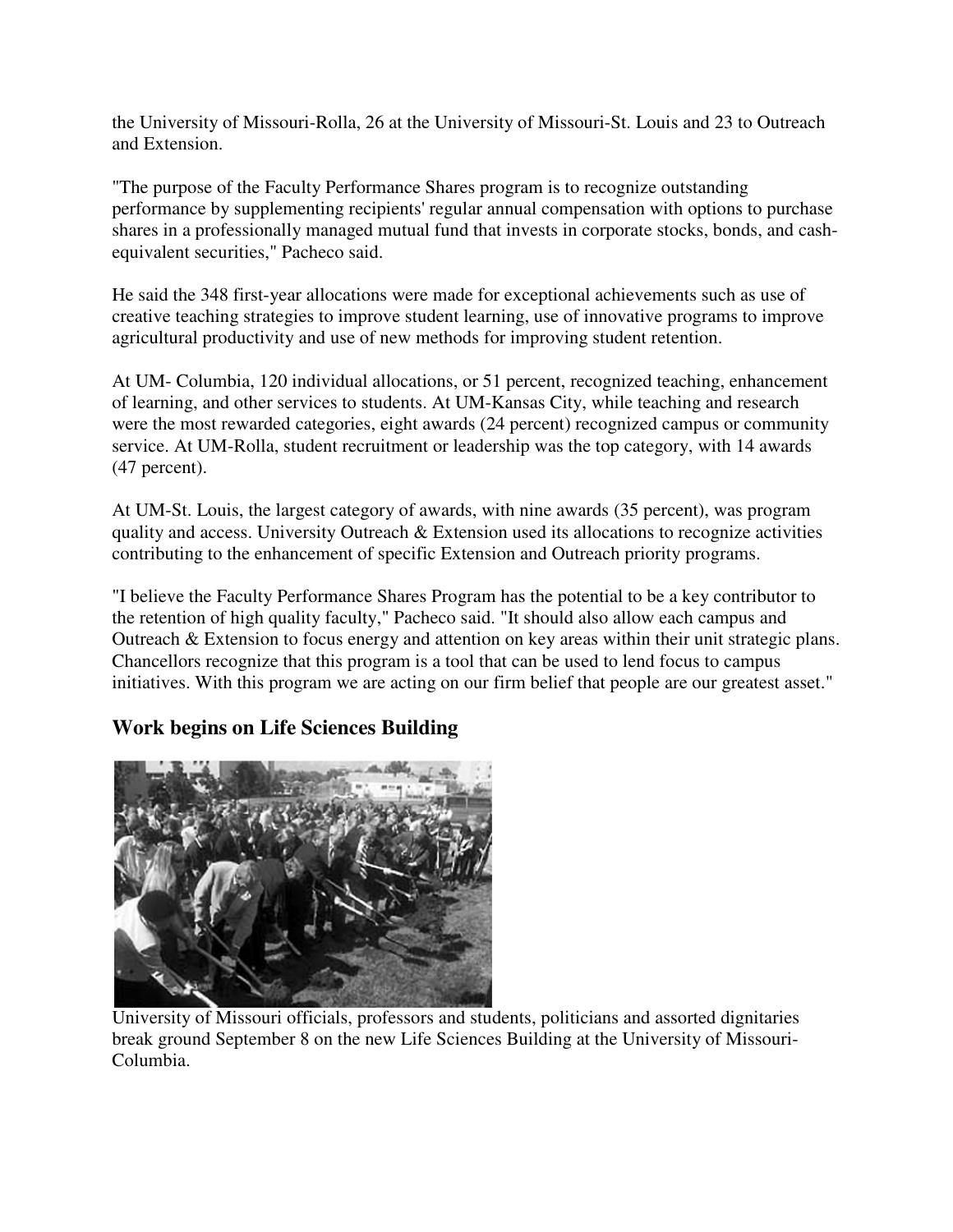University officials and politicians Sept. 8 celebrated the long-awaited launch of a project expected to help foster scientific discoveries that could help shape the future of Missouri and the world.

The \$60 million Life Sciences Center at the University of Missouri-Columbia will be central to efforts by the University and the state to become leaders in the industrial application of genetics research.

The 124,000-square-foot building will house 50 research laboratories, five computer labs and a 250-seat auditorium. It will be at the heart of the University's drive to be a leader in the life sciences field, which seeks to use knowledge about genetics to promote advances in fields such as agriculture and medicine.

Daniel Goldin, the administrator of the National Aeronautics and Space Administration, was on hand for the groundbreaking and to sign a memorandum of understanding to formalize the relationship that has existed between between NASA and the University for many years. Goldin and UM President Manuel Pacheco cited several unique research initiatives at the university from which NASA could benefit, including a UM-Columbia project to undertake gender-based physiological research. Goldin said the partnership was a great opportunity for University of Missouri students to become involved in NASA's work. "America's space program belongs all over the country, wherever the best and brightest minds come together."

Pacheco said NASA has sponsored the Cloud and Aerosol Sciences Laboratory at the University of Missouri-Rolla since 1991. A spin-off of this has been the development of procedures for studying the high-altitude emissions characteristic of large rocket motors on the Space Shuttle and other vehicles. He also said UM-Columbia engineers are working under a NASA grant to develop an efficient and reliable automatic temperature controller for use by astronauts during space walks.

### **Short accepts new position in Tennessee**

Paula Short, UM System associate vice president for academic affairs since 1999, has accepted the position of vice chancellor for academic affairs of the University of Tennessee Board of Regents.

Short will assume the new post later this year. The Tennessee Board of Regents is the nation's sixth largest higher education system, governing six universities, 13 two-year colleges and 26 technology centers.

Short, who holds a doctorate in educational administration from the University of North Carolina at Chapel Hill, joined the University of Missouri in 1995 as chair of the Department of Educational Leadership and Policy Analysis in the University of Missouri-Columbia College of Education. She also served as the UM System Faculty Fellow from 1998-1999.